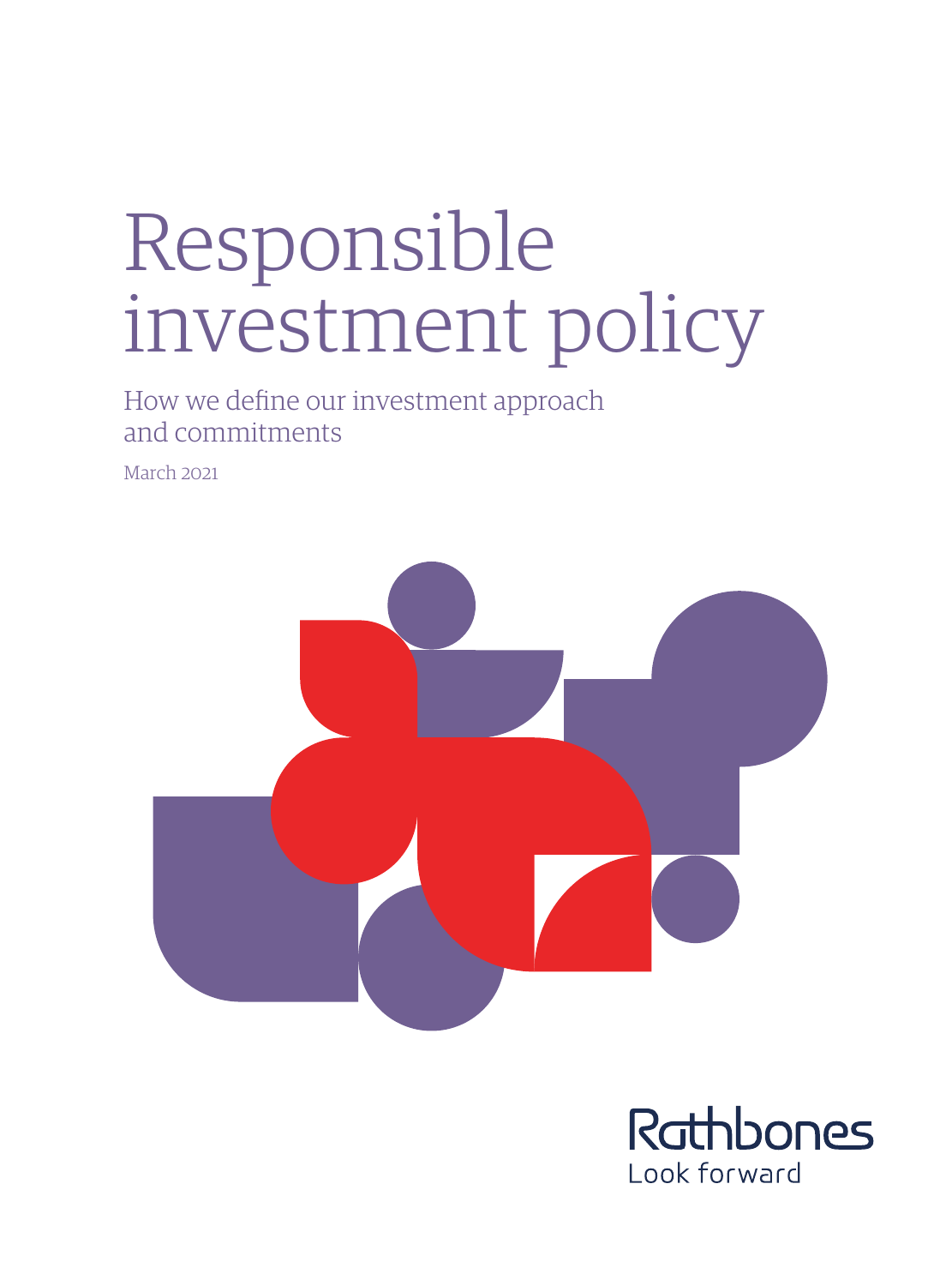### Contents

- Introduction
- Our core responsible investment principles
- ESG integration
- Voting with purpose
- Engagement with consequences
- Transparency

#### Exclusions

- Exclusions review process
- Developing our stance on ESG issues
- Conflicts of interest
- Appendix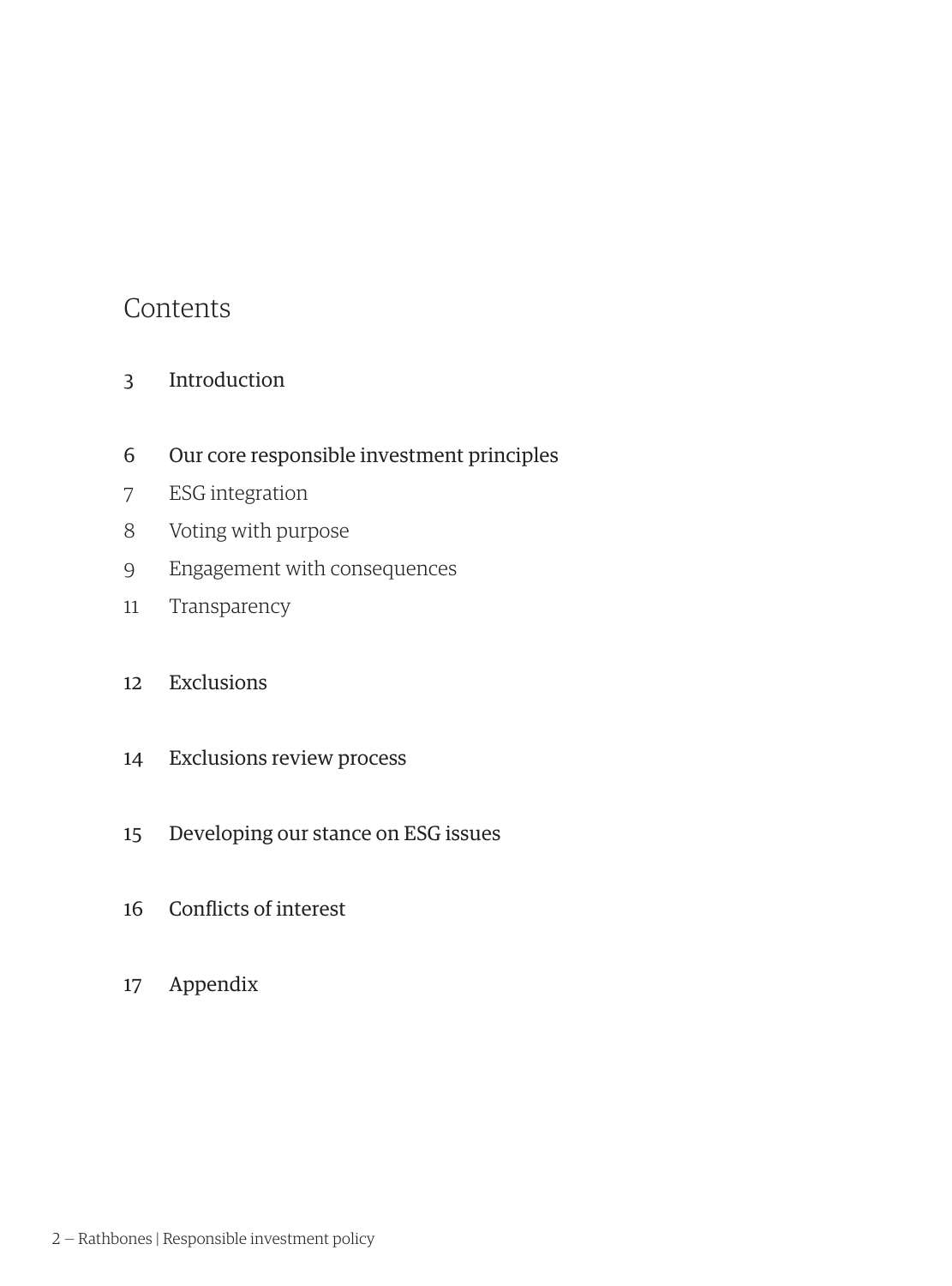## Introduction

This policy sets out Rathbone Brothers Plc's responsible investment approach and commitments in line with the UN Principles for Responsible Investment (PRI) and the UK Stewardship Code (set by the Financial Reporting Council).

With regard to responsible investment, our position around 'thinking, acting and investing responsibly' is as follows:

*"We see it as our responsibility to invest for everyone's tomorrow. That means doing the right thing for our clients and for others too. Keeping the future in mind when we make decisions today. Looking beyond the short term for the most sustainable outcome. This is how we build enduring value for our clients, make a wider contribution to society and create a lasting legacy. Thinking, acting and investing responsibly."* 

## Background

Since its founding as a timber merchant in the 1700s, many prominent members of the Rathbones family have led the way in supporting progressive causes in the UK. From the abolition of slavery to workers' rights, universal suffrage and financial support for struggling families, Rathbones has always been an organisation seeking to think, act and invest responsibly.

## Purpose

We have been trusted for generations to manage and preserve our clients' wealth — for private clients, charities, trustees and professional partners. Our tradition of investing and acting responsibly has been with us from the beginning and continues to lead us forward. As a responsible wealth manager, we know that investing for tomorrow and leading the way can take time — we have the discipline and resilience to see things through.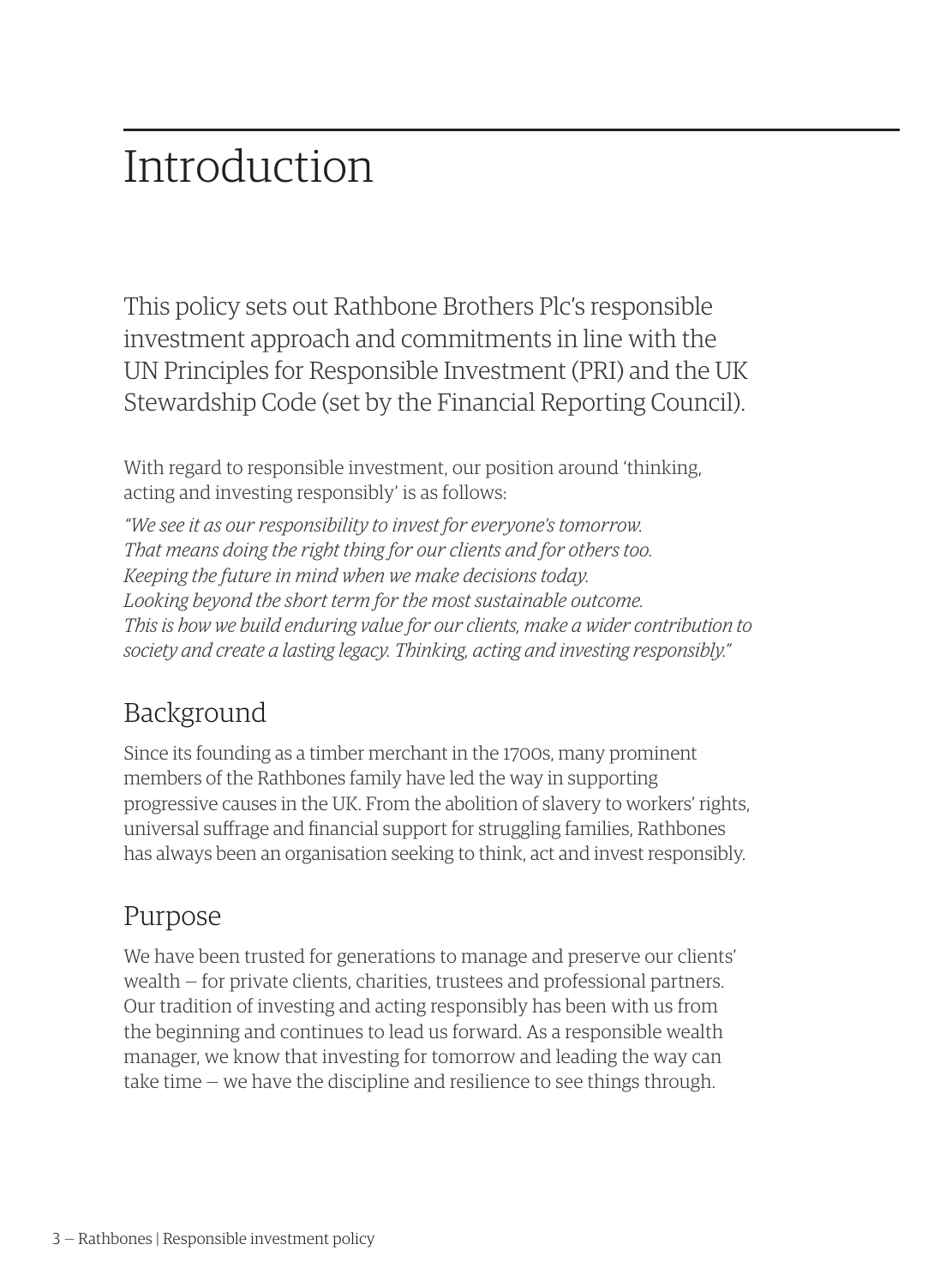Our purpose to invest responsibly is intrinsic to our organisational culture and our investment process. Through a holistic appraisal of investment, opportunity and risk, we aim to take an informed and active approach to responsible investment. By incorporating a thorough consideration of environmental, social and governance (ESG) factors and continuing meaningful engagement with the companies in which we invest.

This policy defines our overarching approach to responsible investment within our investment framework. Its recommendations apply across all existing business segments and across all major asset classes.

### Definitions

Our responsible investment committee defines responsible investment as:

"The purposeful integration of environmental, social and corporate governance (ESG) considerations into investment management processes and ownership practices."

The committee has adopted the following, non-exhaustive definitions of the underlying components of ESG:1

- environmental: issues relating to the quality and functioning of the natural environment
- social: issues relating to the rights, well-being and interests of people and communities
- governance: issues relating to corporate governance and corporate behaviour Additional definitions for key concepts in this space have been included in the Appendix.

### Why have we committed to think, act and invest responsibly?

We expect the entities in which we invest to have strategies in place to manage ESG risks.

Responsible investment is fully aligned with our heritage and values, with our first formal commitment made in 2009 when we signed up to the UN PRI.2 Our adoption of this policy marks a further step in our journey to align our business with the core principles of the PRI.

<sup>1</sup> https://www.unpri.org/download?ac=1453

<sup>2</sup> https://www.unpri.org/pri/what-are-the-principles-for-responsible-investment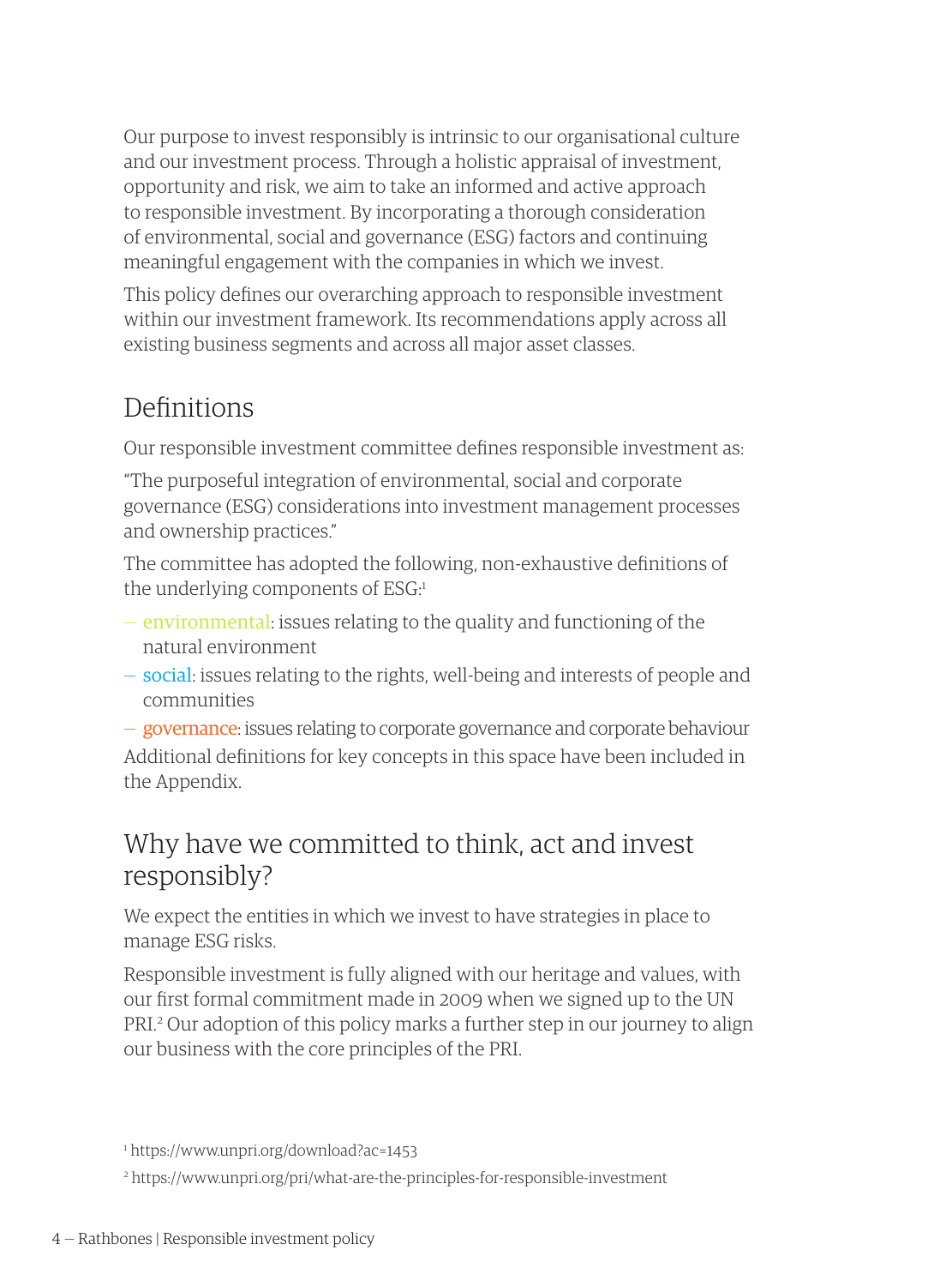'Thinking, acting and investing responsibly' will help manage risk, support informed investment decisions and help to generate better long-term results for our clients.

This is beneficial for several reasons:

- long-term stewards for a more sustainable world: we understand the benefits that society can reap from our ability to identify long-term, sustainable investments for our clients. Taking ESG factors into account will enable us to deliver positive financial and societal value to both our clients and the world around us.
- integrating ESG can enhance investment performance: there is clear evidence that integrating ESG analysis into the investment process brings no penalty. ESG integration is rapidly becoming embedded in 'mainstream' investment management as a means through which to identify material risks and opportunities. Better ESG integration can enhance our research insights and put us in a strong position to take advantage of opportunities.
- recognising our clients' increased interest: there is a growing demand from society for companies to operate responsibly. Greater concern for environmental and social issues presents a need to provide more responsible solutions for clients. We are committed to developing the solutions that are right for our clients and aligned to the development of their evolving core areas of interest.
- regulatory change: UK and European regulators are noticeably tightening transparency rules around the delivery of financial products claiming to apply ESG factors. Across the industry, advisory bodies and associations are formalising approaches to responsible investment. The EU Technical Expert Group on Sustainable Finance (TEG), Financial Reporting Council (FRC) and Investment Association are all working to provide concrete definitions of responsible investment to ensure there is one global voice on the topic.

## Our expectations across the business

This policy applies to all investment managers across each business unit. We expect the integration of ESG analysis into the investment processes to support and enhance risk-adjusted returns across all portfolios.<sup>3</sup> All Rathbones staff are expected to be familiar with the concept of responsible investment, supported by training which will ensure that they have the level of responsible investment knowledge required by their role.

3 Requirements apply across Rathbones Investment Management (RIM), Rathbones Unit Trust Management (RUTM) and Rathbones Investment Management International (RIMI)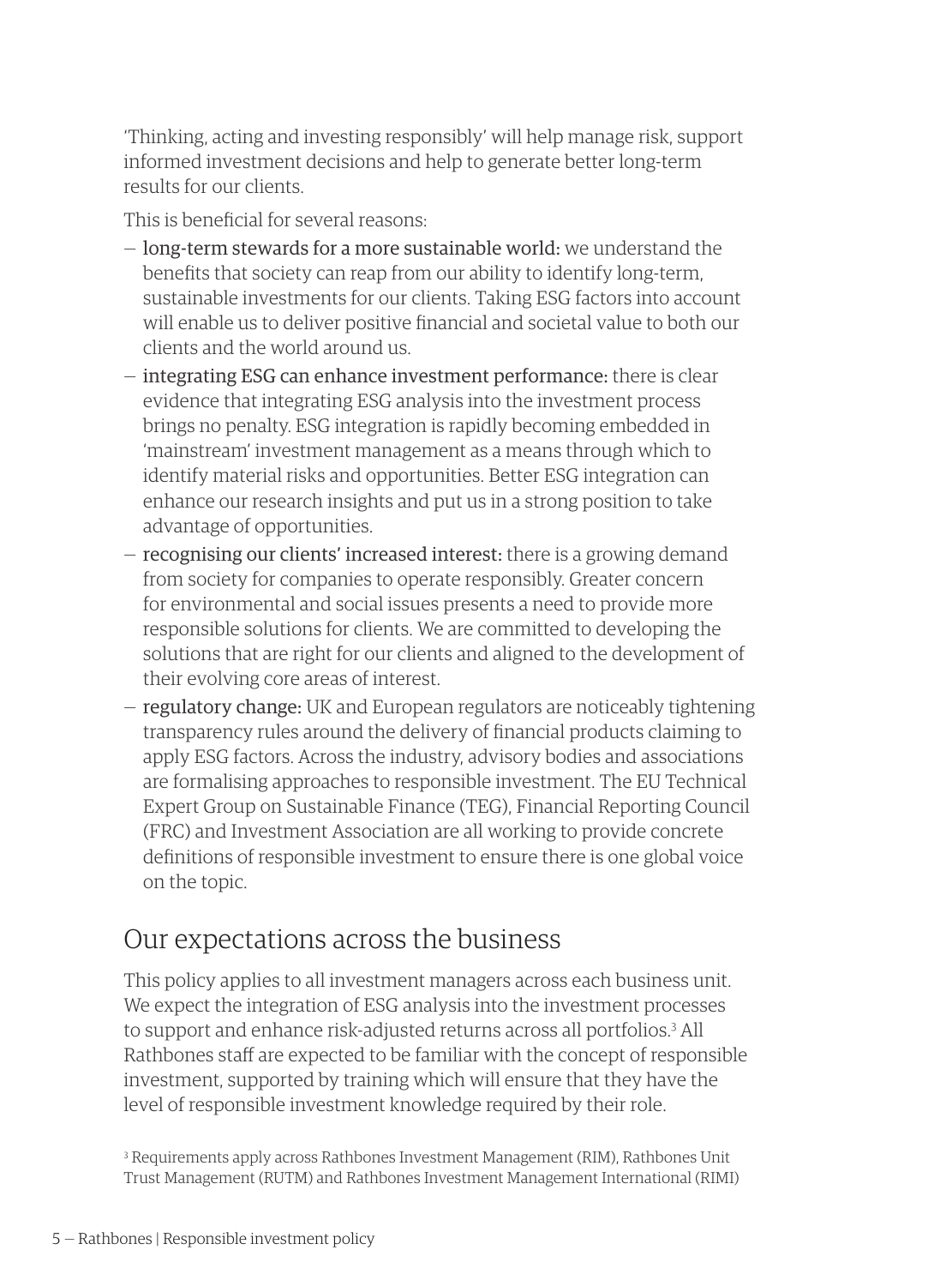## Our core responsible investment principles

We practice responsible investment through four core principles.



ESG integration We consider

environmental, social and governance (ESG) factors in the evaluation of investments to help identify ESG opportunities and risks.



#### Engagement with consequences

We prioritise engagement where we can make a real difference in addressing the world's systemic environmental and social challenges. We are prepared to reduce our holdings in companies that continue to present an ESG risk over time.



### Voting with purpose

We actively vote across over 95% of the value of our holdings in line with our responsible investment commitments. This may involve voting against management to help drive positive change.

| E |  |
|---|--|
|   |  |
|   |  |
|   |  |

#### Transparency

As a prominent participant in the financial markets, we are committed to being transparent about our approach to responsible investment. We will actively report on the progress of our responsible investment activities to our clients, shareholders and other stakeholders.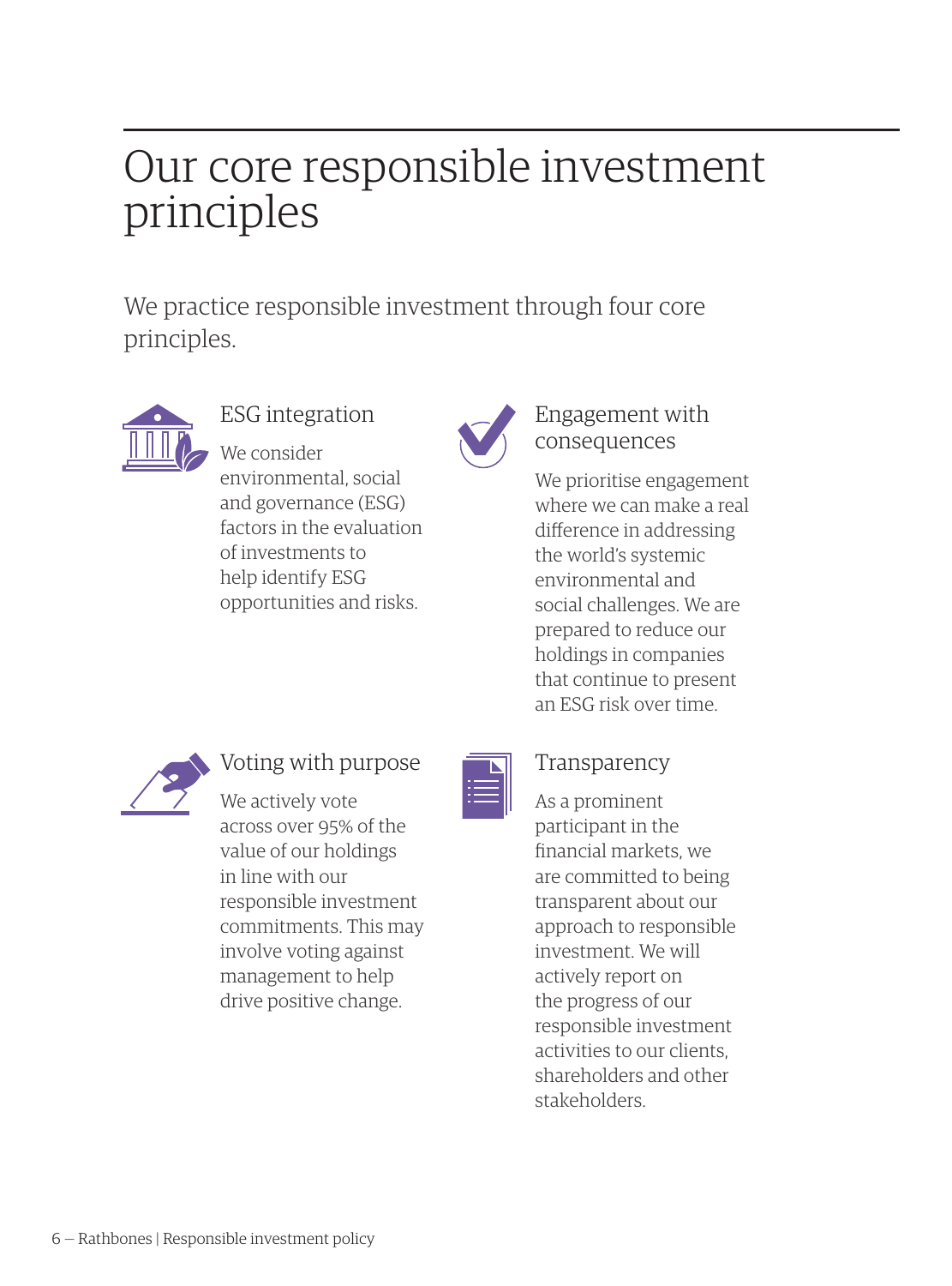## ESG integration

Responsible investment principle: we consider material ESG factors in the evaluation of investments to help identify opportunities and risks.

#### Background

As the industry moves to adopt more sustainable practices and support the global shift towards investing sustainably, we are making a stronger commitment to integrate ESG factors (both risks and opportunities) across our investment decisions.

Many ESG factors are considered financially material, with both positive and negative implications for the financial performance of companies. Poor management of material ESG-related risks can also lead to a material impact on the physical environment and communities. We consider both these aspects of materiality in our ESG integration process.

We use a range of information sources, which will aid with the identification and assessment of ESG risks and opportunities, and assist with our assessment of the suitability of management strategies applied by investee companies.

#### Implementation

In 2021 we will enhance our research and investment processes for all asset classes in order to provide relevant information that facilitates the integration of ESG considerations at all levels, including:

- research
- investment committees
- investment managers and portfolio decisions

With the support of our research analysts and various data providers, we will monitor ESG factors across portfolios as below:

- environmental: we examine the challenges and opportunities faced by companies through climate change, resource management, new regulations and other environmental challenges.
- social: we monitor the legal or reputational risks faced by companies to ensure they have strong policies and procedures in place to deal with issues such as employee relations, community impacts and human rights risks.
- governance: we review factors that illustrate the quality and robustness of a company's internal structure and practices for issues such as executive pay, board composition and audit, as well as standards of business ethics.

We expect detailed ESG research and analysis to form an increasingly important part of our investment process, covering the work of all our internal investment committees.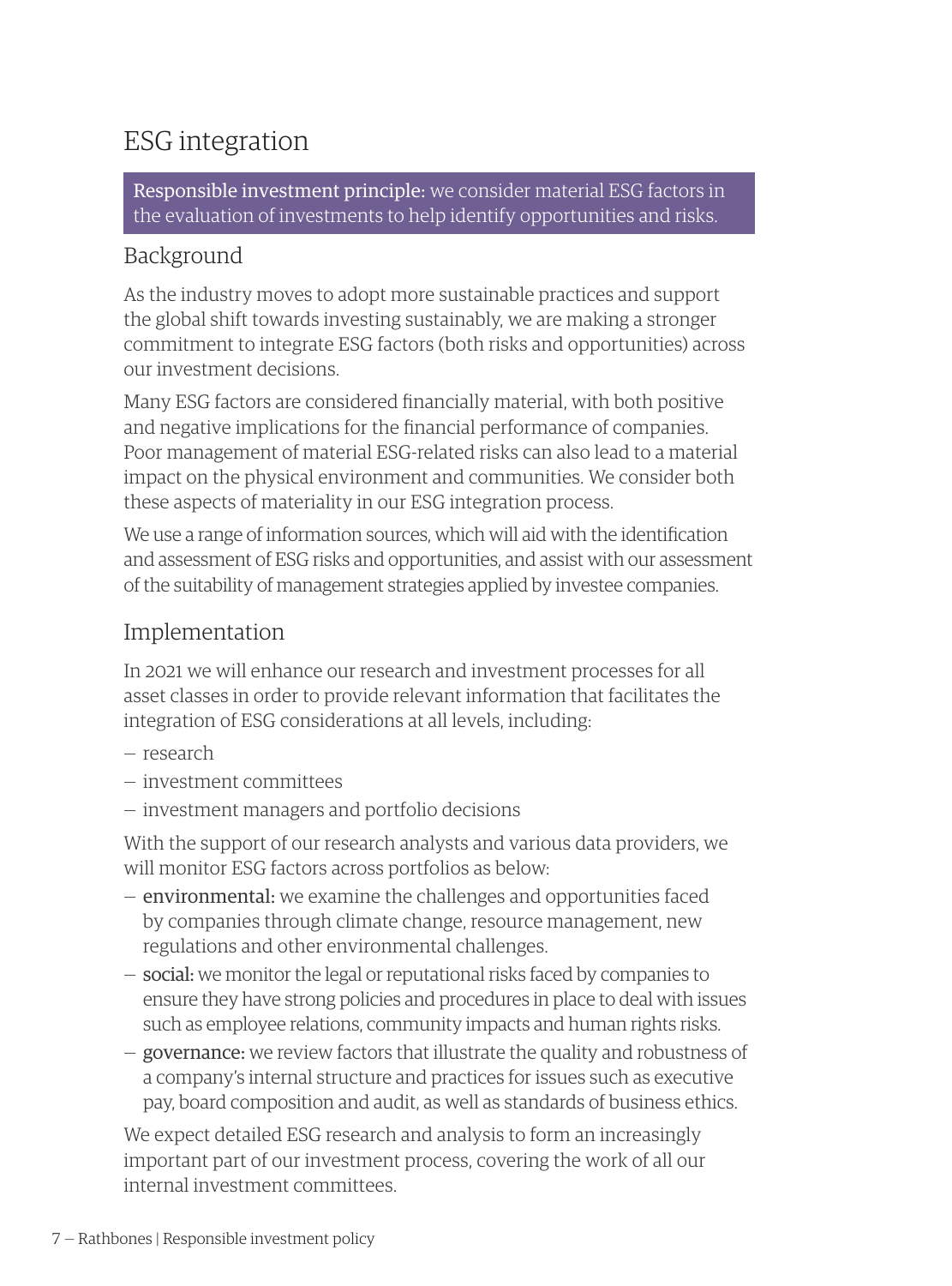## Voting with purpose

Responsible investment principle: we actively vote across over 95% of the value of our holdings in line with our responsible investment commitments. This may involve voting against management to help drive positive change.

#### Background

As proponents of responsible investment, we aim to lead by example, act with integrity and promote the desired culture within our investee companies. We believe it is in the best interests of our clients for the companies in which we invest to adopt best practice in corporate governance, and through our voting activities we will:

- be long-term stewards for a more sustainable world: mindful of our responsibilities to our clients, we seek to be good, long-term stewards of investments that we manage on their behalf, as expressed in our stewardship policy. Active, informed voting is a fundamental expression of investor stewardship.
- protect returns: our major responsibility is to make full use of shareholder votes and ownership rights to influence companies to adopt more long-term, sustainable practices. We aim to ensure that company boards provide appropriate and independent oversight of management strategy and company activities.
- ensure ESG integration across investments: we will also encourage companies to identify and manage ESG risks to protect long-term asset values, and as a result produce robust ESG disclosures.

#### Implementation

Our pledge to vote across around 95% of our holdings reflects our intention to focus our resources where we can make the most difference in addressing the world's systemic ESG challenges.

As a private client asset manager, we often hold securities for clients on a non-discretionary basis where we cannot exercise voting rights on their behalf. This means we are not able to state that we vote on 100% of our holdings. However, we are aware of our responsibilities in this area, and it is our ambition to progressively increase this proportion where possible.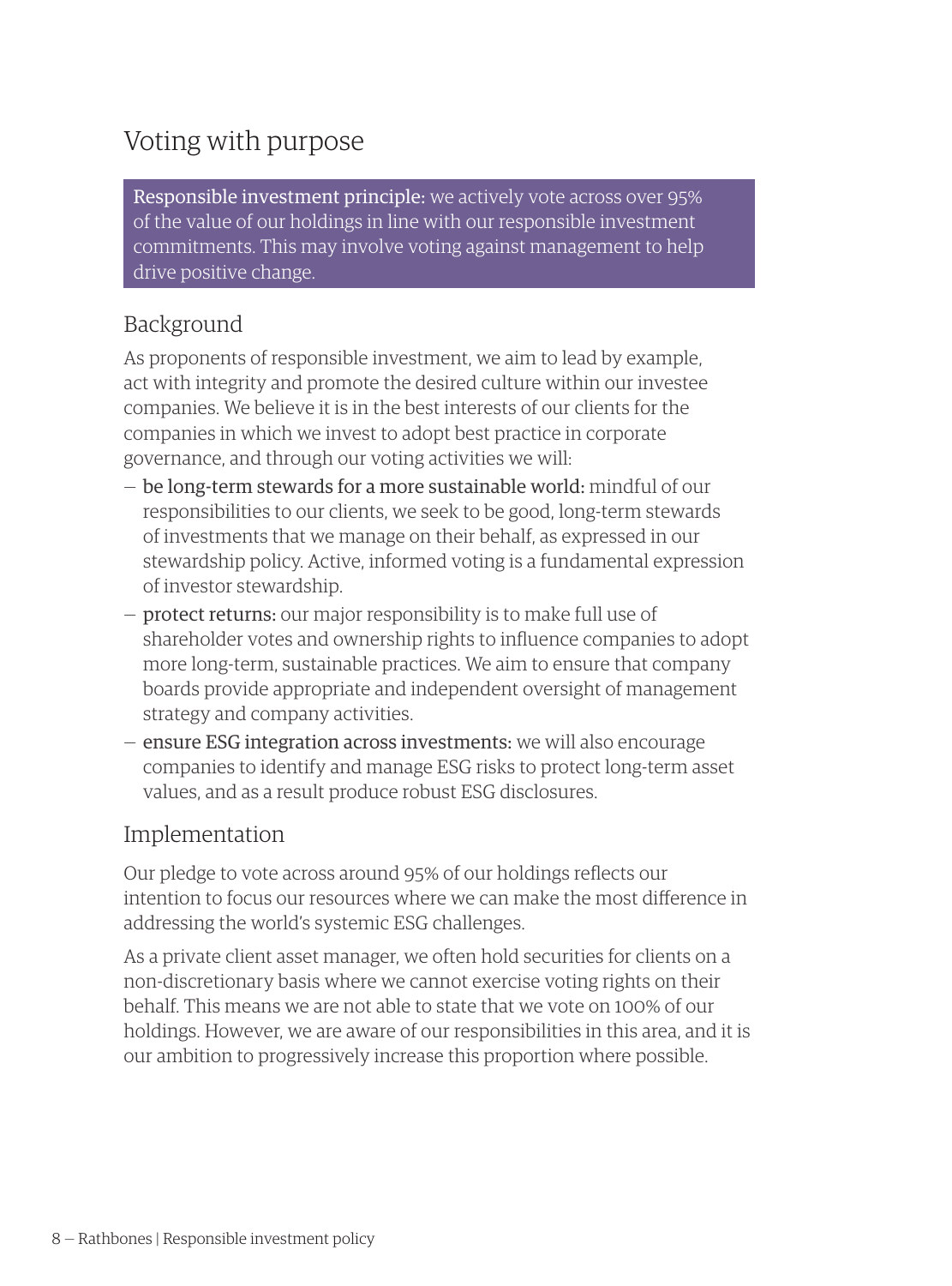We source advice from an independent voting consultant, which provides recommendations based on a bespoke voting policy. This in-house policy goes further than established best practice and is updated by our responsible investment committee on an annual basis. In addition, we subscribe to a dedicated sustainability themed voting service which enables a thorough understanding of ESG issues as they present themselves in AGM voting.

From 2021, we will enhance the public reporting of our voting activities on our website, and in summary form in our annual voting report, where we also provide further detailed rationale around the specific holdings that are excluded from the process (around 5%).

### Engagement with consequences

Responsible investment principle: we prioritise engagement where we can make a real difference in addressing the world's systemic environmental and social challenges. We are prepared to reduce our holdings in companies that continue to present an ESG risk over time.

#### Background

It is our responsibility to undertake dialogue with companies on a wide range of ESG issues with the goal of producing better investment and societal outcomes.

We believe that purpose-driven engagement on ESG issues with underlying companies forms part of our wider societal responsibility as a business. We have a role to play in addressing and minimising any systemic risks that may affect the assets in our portfolios. We do this through deep, meaningful and long-term engagement on a variety of topics.

Engagement on ESG issues has formed an important part of our stewardship activities for many years. When coupled with active voting and set within a clear escalation framework, we believe engagement can be a powerful force for change. In addition, engagement on ESG issues can lead to improved corporate performance and hence add value for client outcomes.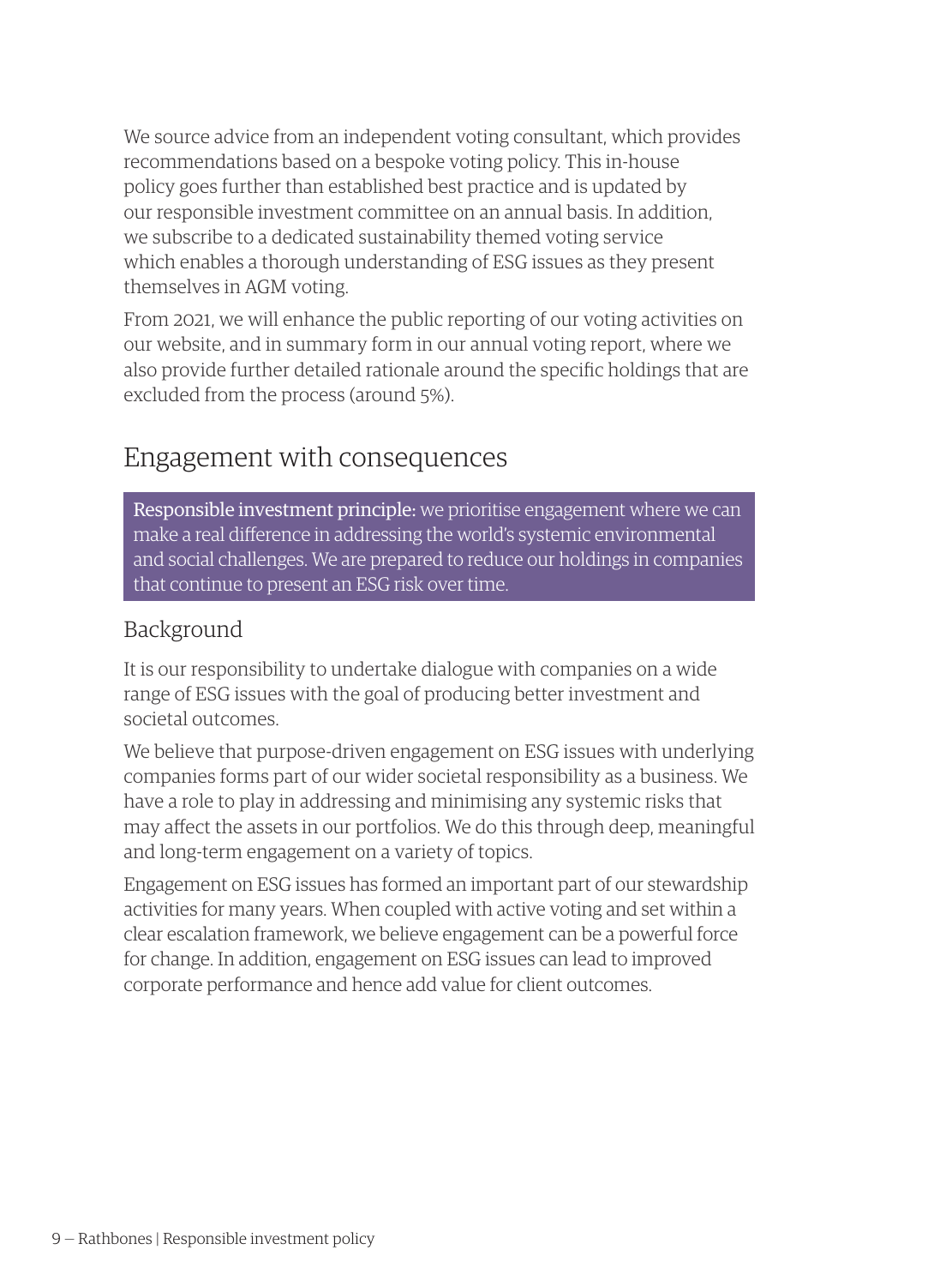#### Implementation

While we reserve the right to respond as appropriate depending on the circumstances, our general approach to new and ongoing engagement is outlined by the graphic below.



Engagement with the companies in which we can invest takes several forms, including regular and ad-hoc face-to-face meetings with management and formal written correspondence. Engagement may cover a wide range of issues, including but not limited to environmental issues (including climate change), social issues (including diversity) and governance issues (including leadership and remuneration).

Please see our other reports for examples of our outcomes-driven approach to engagement: [https://www.rathbones.com/knowledge-and-insight/](https://www.rathbones.com/knowledge-and-insight/decade-investing-responsibly) [decade-investing-responsibly](https://www.rathbones.com/knowledge-and-insight/decade-investing-responsibly)

In order to maximise the effect of our engagements and deliver on our responsibilities to our clients, we have a pragmatic and focused approach to engaging on a range of issues. The following principles guide the selection of an issue for more active engagement (definitions provided in our engagement policy):

- exposure
- severity
- location
- expertise

Engagement must have consequences to be effective. Following our best efforts made through a campaign of focused engagement for change, we are prepared to reduce holdings in companies that continue to present a materially poorly managed ESG risk over time.

Please take a look at our separate engagement policy for more information about this responsible investment principle.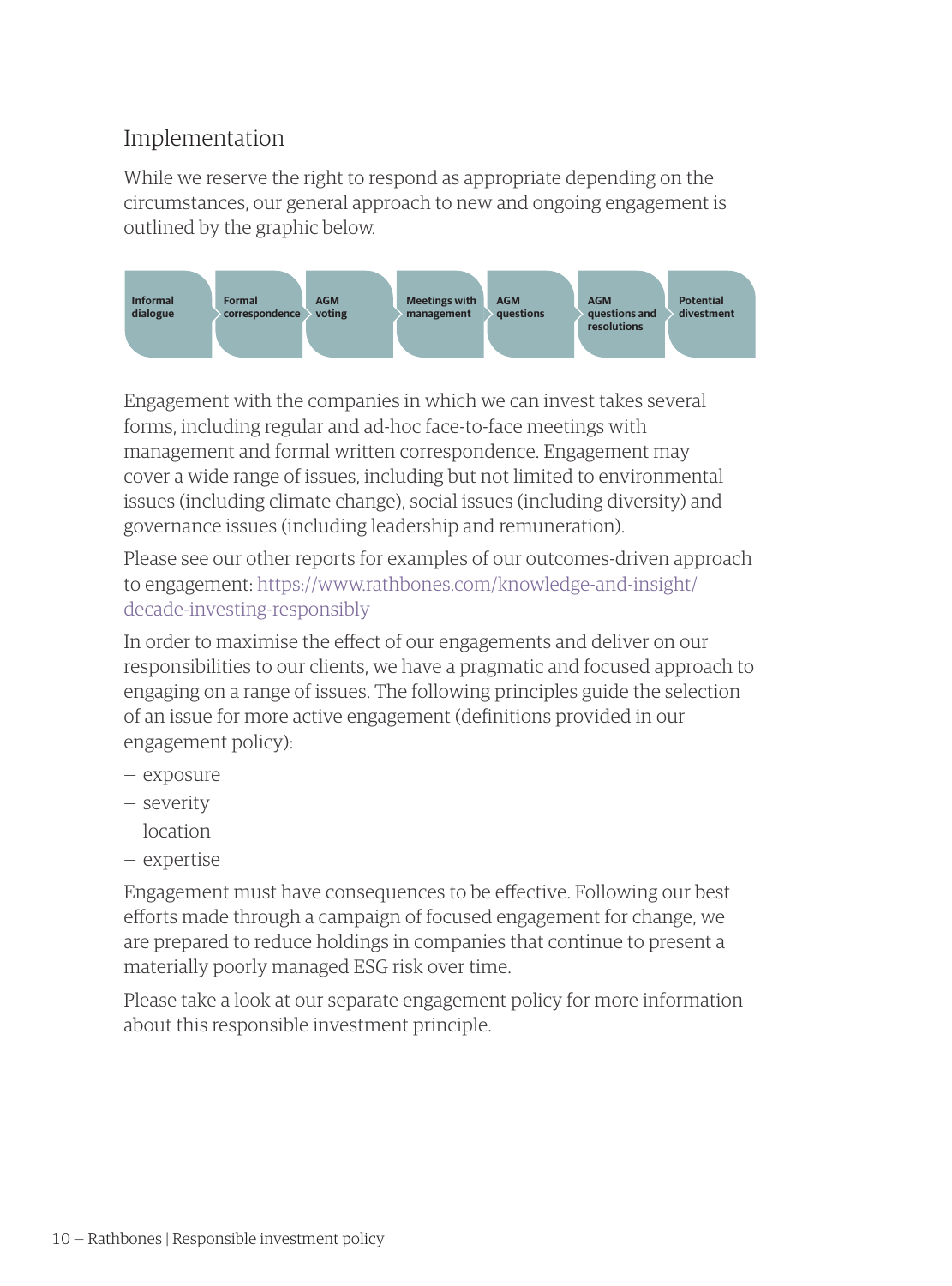## Transparency

Responsible investment principle: as a prominent participant in the financial markets, we are committed to being transparent about our approach to responsible investment. We will actively report on the progress of our responsible investment activities to our clients, shareholders and other stakeholders.

#### Background

We believe that clear and ongoing communication to clients on the ESG characteristics of our investments is important. Integrating ESG factors into our research, engagement and investment process has limited value if we are not transparent about our progress. As outlined, we plan to adopt responsible investment in a gradual and structured way, ensuring that commitments or promises we make can be substantiated with clear evidence of action.

We aim to be authentic in our responsible investment approach and will continue to communicate regularly with our stakeholders about our progress on making our business more responsible. In addition, we aim to develop and publish various policies and statements around our key engagement topics as part of our commitment to being transparent with our progress (such as climate change).

#### Implementation

It is vital that we produce annual reporting for our clients and other stakeholders, while also making a detailed submission to the annual PRI reporting cycle. We will publish a responsible investment policy and report on an annual basis to provide our clients with an update on the progress made in meeting our responsible investment commitments. Alongside this, we will develop and publish our climate risk strategy, which will include details around how we plan to meet our goals around environmental concerns (such as TCFD reports).

We will also develop and publish specific ESG strategy documents and periodic thought leadership pieces discussing pertinent issues in the environmental (particularly climate change and climate-related risks) and social spheres aligned to our responsible investment commitments. We review our policies and reporting cycles on a yearly basis to make sure we are in line with industry standards. We will evolve our reporting in this area in line with expected regulatory developments.

Please see the Rathbones group website for the most up-to-date information about these topics.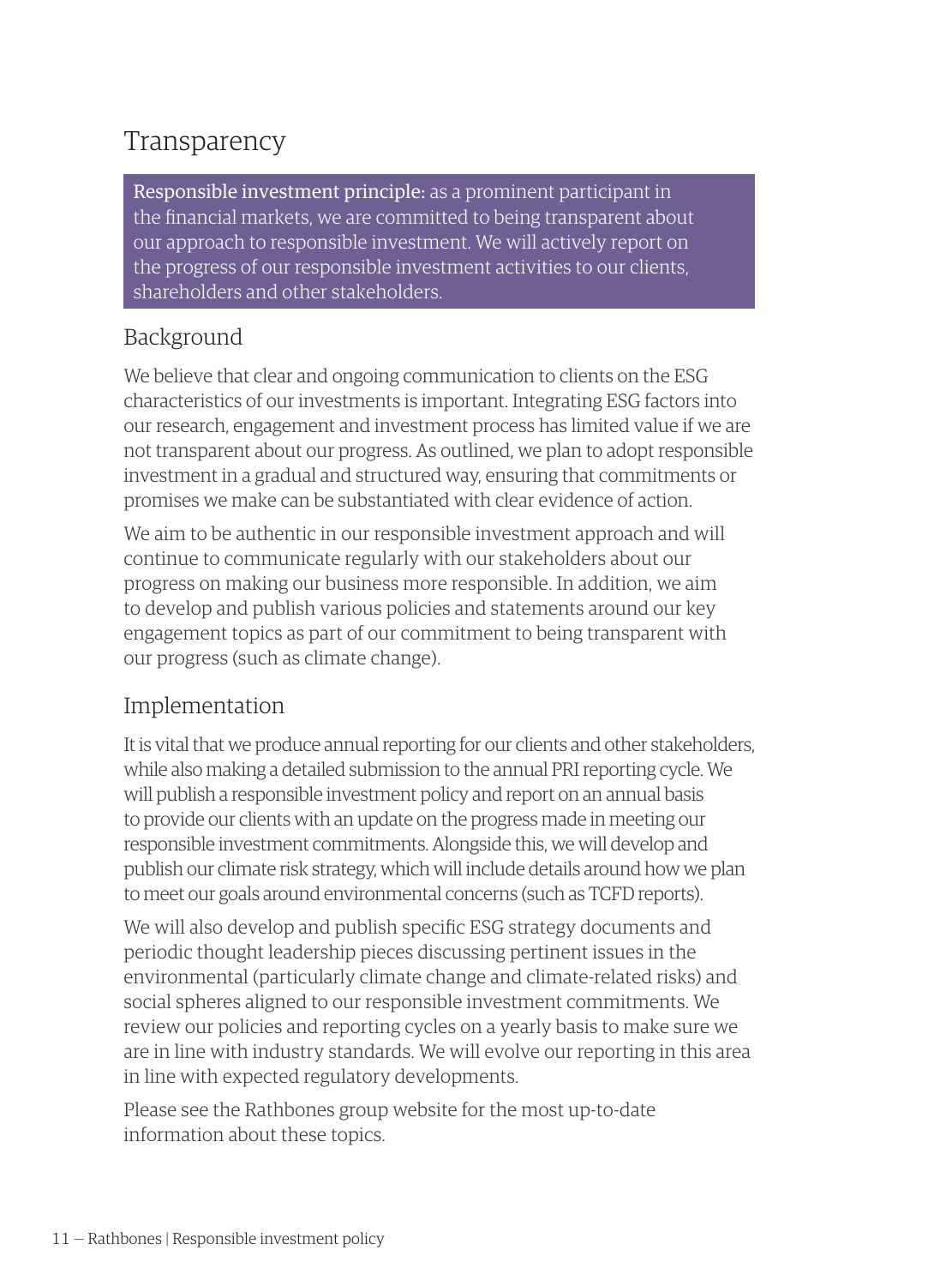## Exclusions

The choice of not investing in a particular company or sector is known as an exclusion. Exclusions that filter out investments on ESG grounds are a critical part of our responsible investment process.

Our exclusions policy is designed to complement our wider responsible investment programme, and avoid activities that may represent an unmanageable and unacceptable investment risk and are not aligned to our responsible investment vision. By combining integration, engagement and exclusions, Rathbones enables clients to reach better investment outcomes.

To reflect the nature of the Rathbones group, we have adopted a threetiered approach to exclusions as highlighted below.

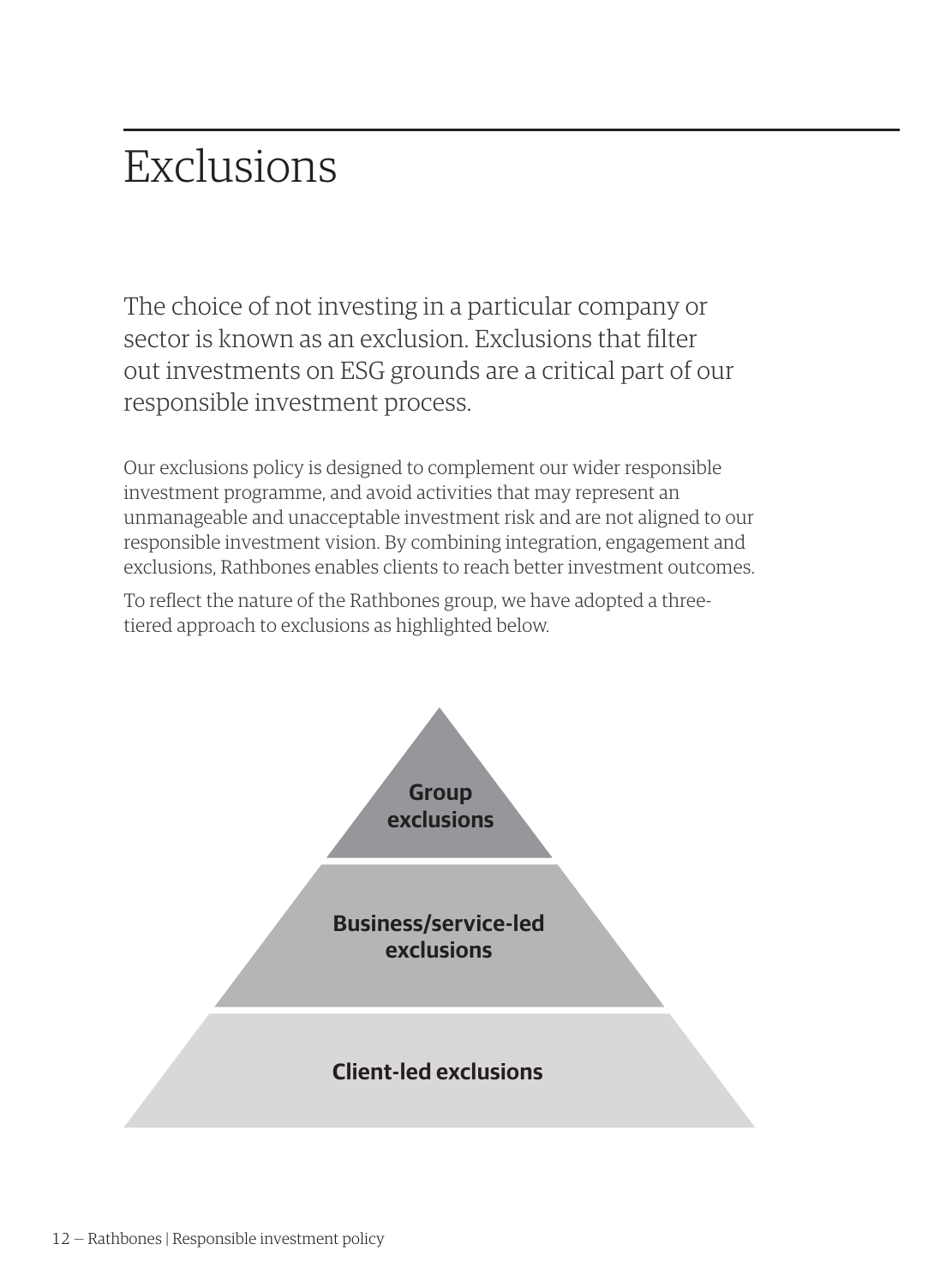## Group exclusions

Group exclusions will apply across all of the assets managed by Rathbones. These exclusions will be applied to investments that do not align with our responsible investment commitments due to the significance of their ESG impact and our belief that the majority of clients would share similar concerns. We expect the number of group exclusions to be limited. Initial group exclusions will be approved at board level.

## Business/service-led exclusions

Rathbones group is made up of separate business units that each provide a different range of services to their clients. Due to the nature of the services provided, each business unit will implement our responsible investment principles and respective exclusions in the most appropriate way.

## Client-led exclusions

We recognise that our clients hold diverse views, and that in addition to the group and business/service-led exclusions, bespoke clients with discretionary and non-discretionary investment portfolios may wish to exclude additional sectors from their portfolios on the basis of their own personal beliefs and values.

> During 2021, using datasets sourced from ESG data providers, we will offer clients the choice to set exclusions relating to the most common concerns across the ESG spectrum.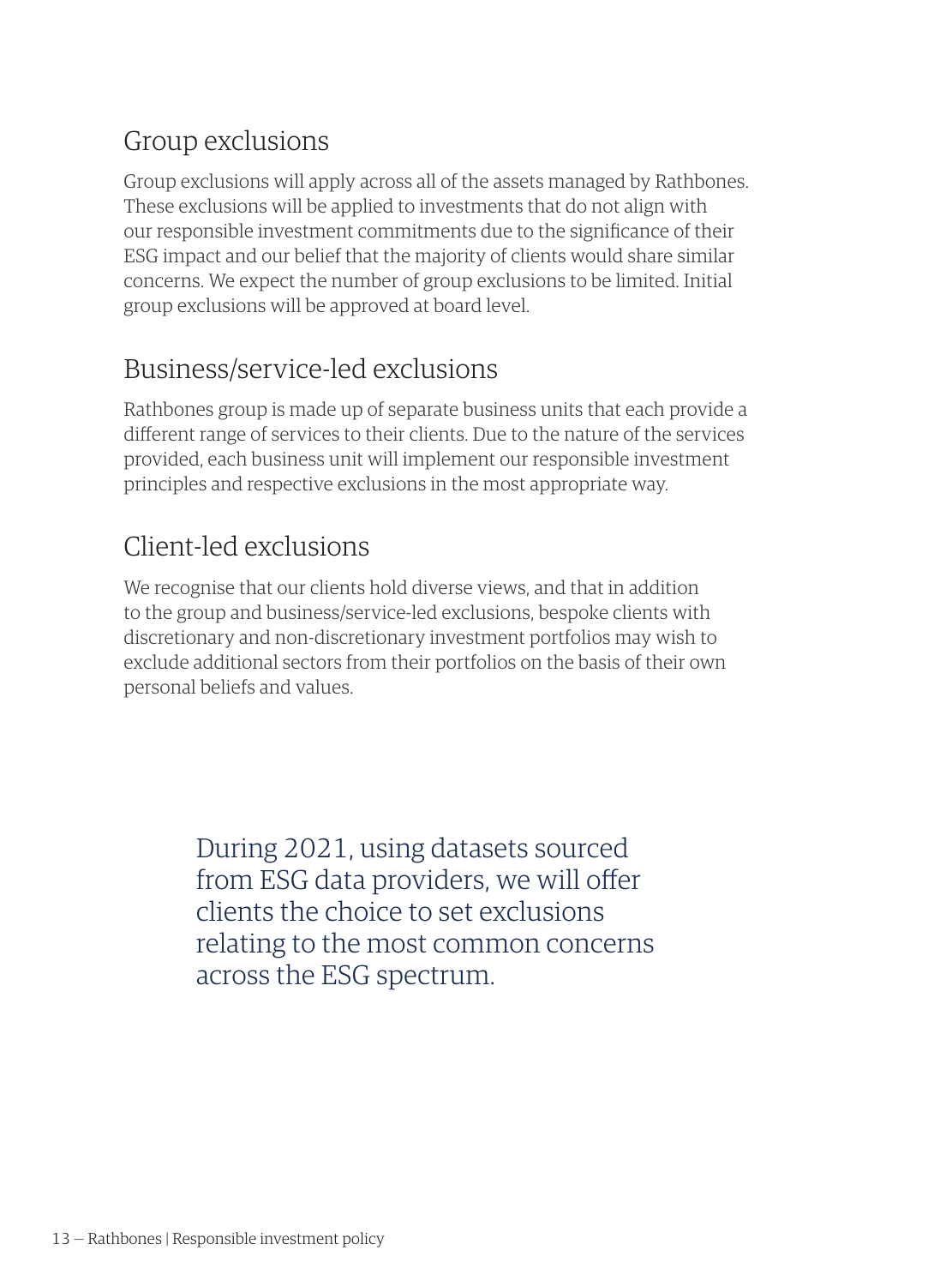## Exclusions review process

While Rathbones has offered exclusions on an ad-hoc basis for many years, this policy represents a formalisation of that process.

We will review exclusions across all three tiers, considering if any should be added and/or removed on an annual basis (at minimum). Before adopting any additional exclusions at group level, we will undertake a comprehensive research process. Following this, any suggested exclusions will be reviewed and approved by both the group's investment committees and the Rathbones board prior to implementation. We will publish a comprehensive list of our exclusions on our group website in due course and commit to providing transparency around the process and outcome of exclusions reviews.

> We will publish a comprehensive list of our exclusions on our group website in due course and commit to providing transparency around the process and outcome of exclusions reviews.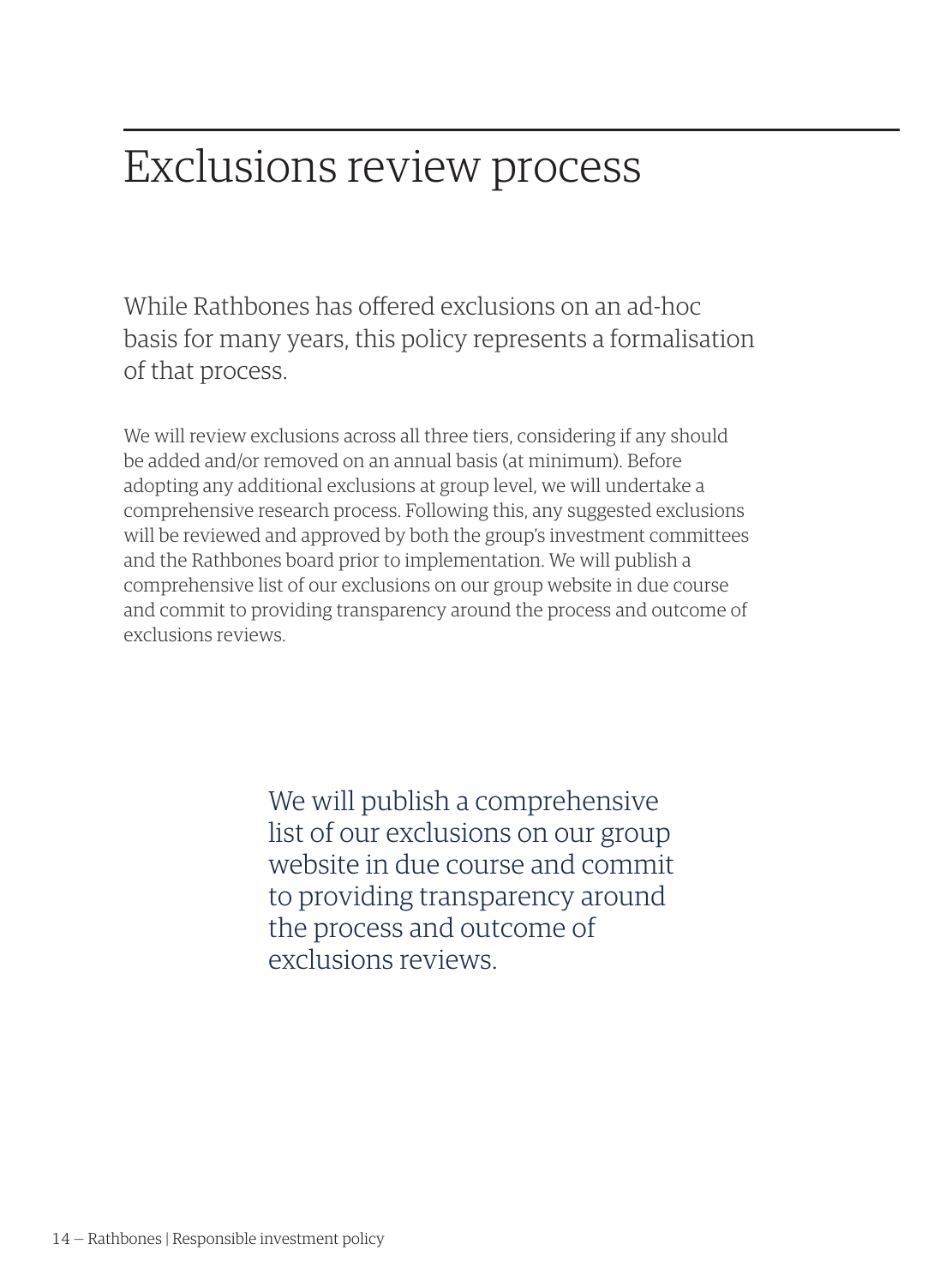## Developing our stance on ESG issues

As we promote our responsible investment principles, we will look to develop and publish a more detailed stance on systemic ESG challenges to reflect our position as a prominent participant in the financial markets.

All investments are made with a long-term view in mind and we recognise the systemic risks, opportunities and complex challenges that topics like climate change can bring. As we invest in our ESG integration capacity, our voting activity and engagement projects, we expect to develop specific policy stances on the most material ESG issues, guiding our investment and stewardship activities. These policy stances will be published on our website.

### Implementation

As an example of how this process is intended to develop, in 2021 we will publish a climate risk strategy that will look to understand the nature of climate risks to our clients' investments and establish practices for managing these risks, both in the investment management process and in our stewardship activities. Climate change is an excellent example of the kind of systemic challenge facing society and hence our investment activities.

This project is linked to important work at group level, where we are committed to communicating our progress on tackling climate change. To do this, we will begin the process of voluntary disclosures set out by the task force on Climate-Related Financial Disclosures (TCFD) — one of the most widely used and recognised sets of guidance for companies when reporting their climate-related risks. We will release our initial TCFD statement as part of our year-end 2020 annual report and accounts (published in 2021).

Further details can be found in our climate risk strategy document.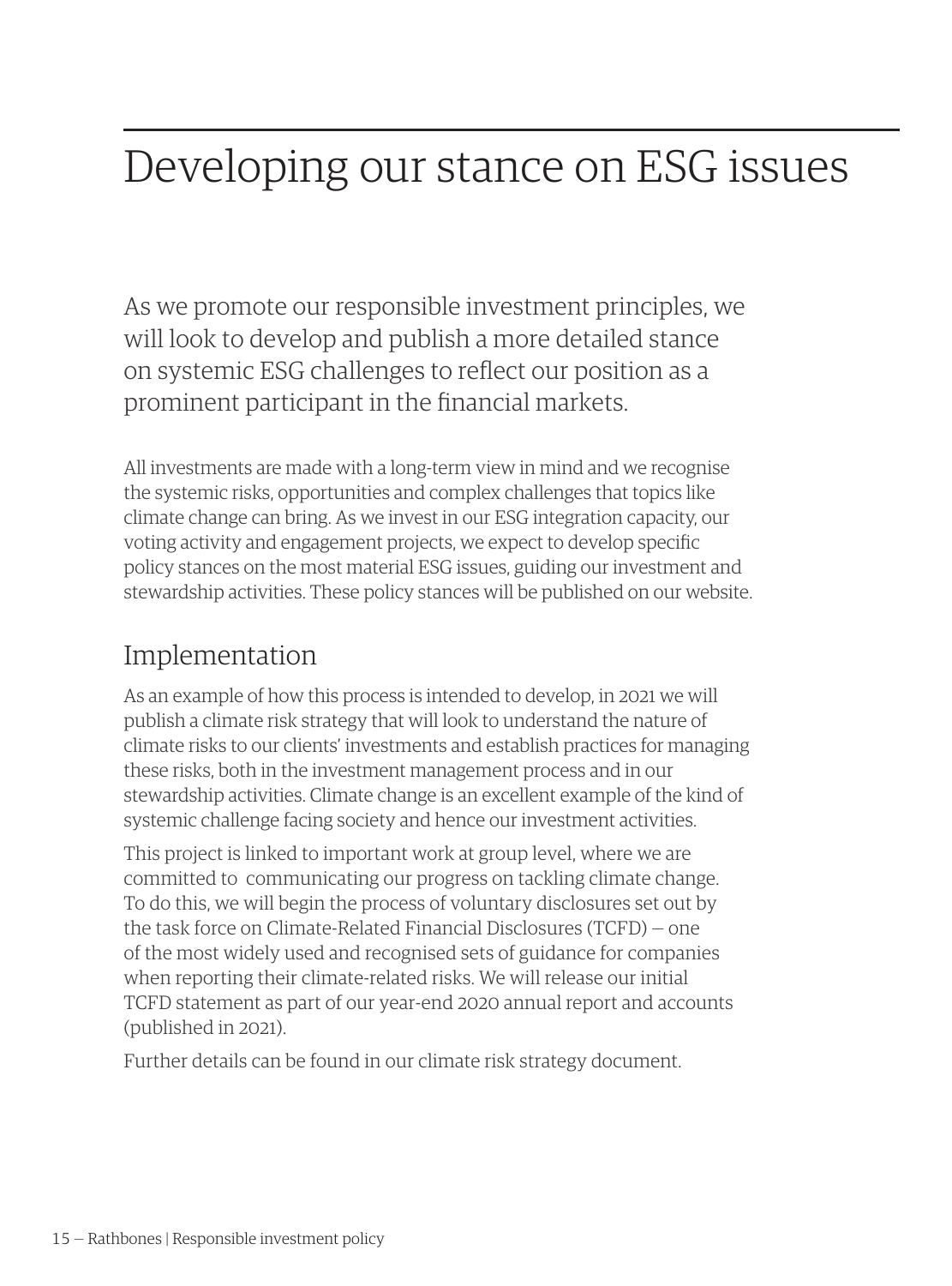## Conflicts of interest

Responsible investment supports our vision to think, act and invest responsibly to become one of the leading ESG players in the wealth market. It aligns with our core values and purpose as a company.

However, conflicts may arise from our responsibilities as a listed company under the principles of the UK Corporate Governance Code, those of ESG disclosure and the best practice of peers. The direction of our voting and engagement activities may, on occasion, be inconsistent with our own internal ESG management arrangements as we manage a proportion of our assets on a non-discretionary basis. In particular, we note that the following risks may arise in the execution of our responsible investment activities.

Conflicts may arise as a result of:

- ownership structure
- business relationships between asset owners and asset managers, and/or the assets they manage
- differences between the stewardship policies of managers and our clients
- cross-directorships
- bond and equity managers' objectives
- client or beneficiary interests diverging from each other

We are confident that our existing conflicts of interest management systems address these issues in sufficient detail. The policy is available on request.

The internal management of ESG risks by Rathbone Brothers PLC is outside of the remit of this policy and the responsible investment committee.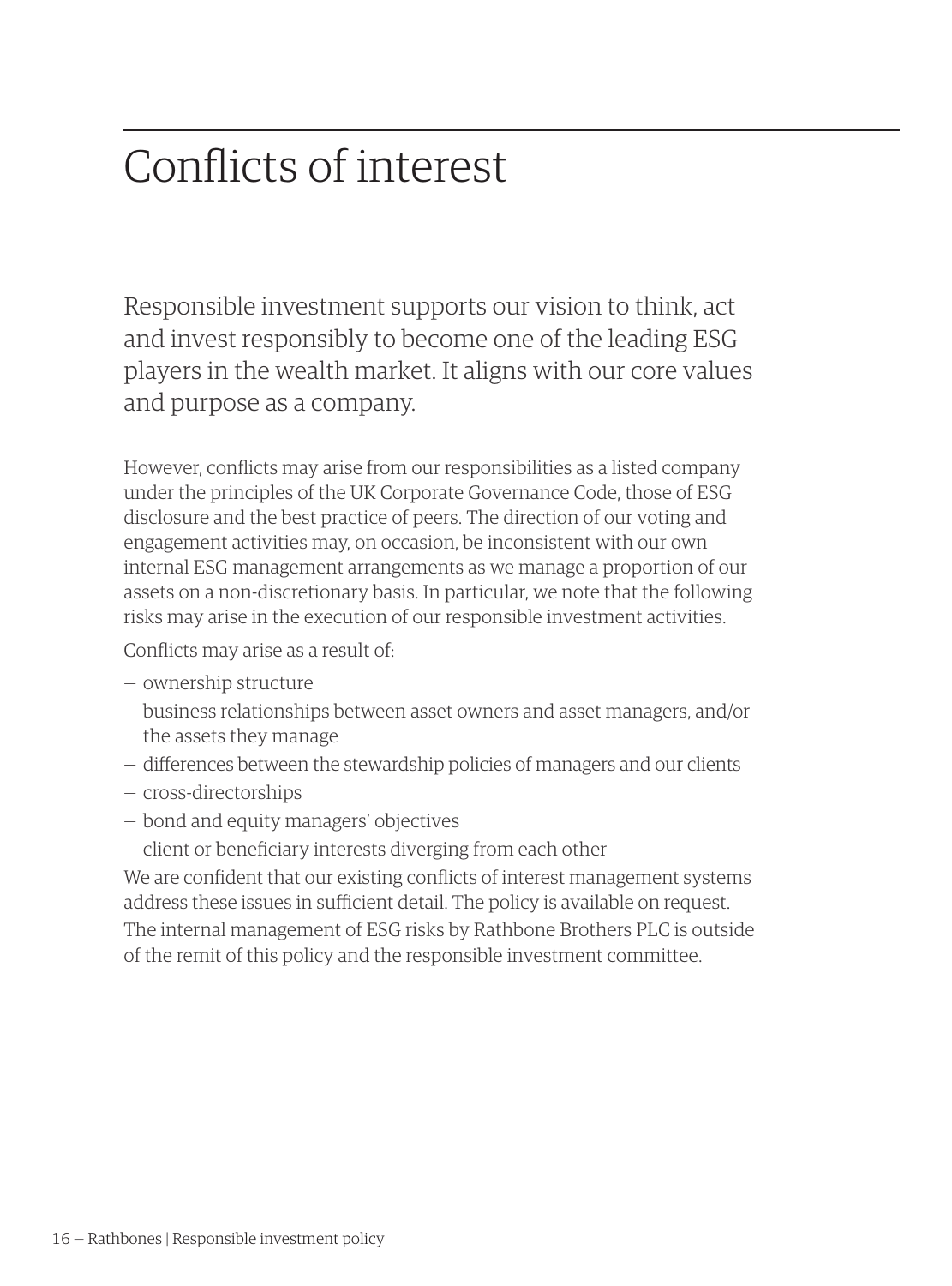## Appendix

## Full PRI definitions

| Environmental (E) | Issues relating to the quality and functioning of the<br>natural environment. These include:<br>- biodiversity loss<br>- greenhouse gas emissions<br>- climate change<br>- renewable energy<br>- energy efficiency<br>- air, water or resource depletion and pollution<br>- waste management<br>– ozone depletion<br>– land use<br>- ocean acidification and changes to the nitrogen and<br>phosphorus cycles |
|-------------------|---------------------------------------------------------------------------------------------------------------------------------------------------------------------------------------------------------------------------------------------------------------------------------------------------------------------------------------------------------------------------------------------------------------|
| Social (S)        | Issues relating to the rights, well-being and interests of<br>people and communities. These include:<br>– human rights<br>$-$ labour standards<br>- child, slave and bonded labour<br>– workplace health and safety<br>- freedom of association and expression<br>- human capital management and employee relations<br>– diversity<br>- relations with local communities<br>– activities in conflict zones    |

- health and access to medicine
- consumer protection
- controversial weapons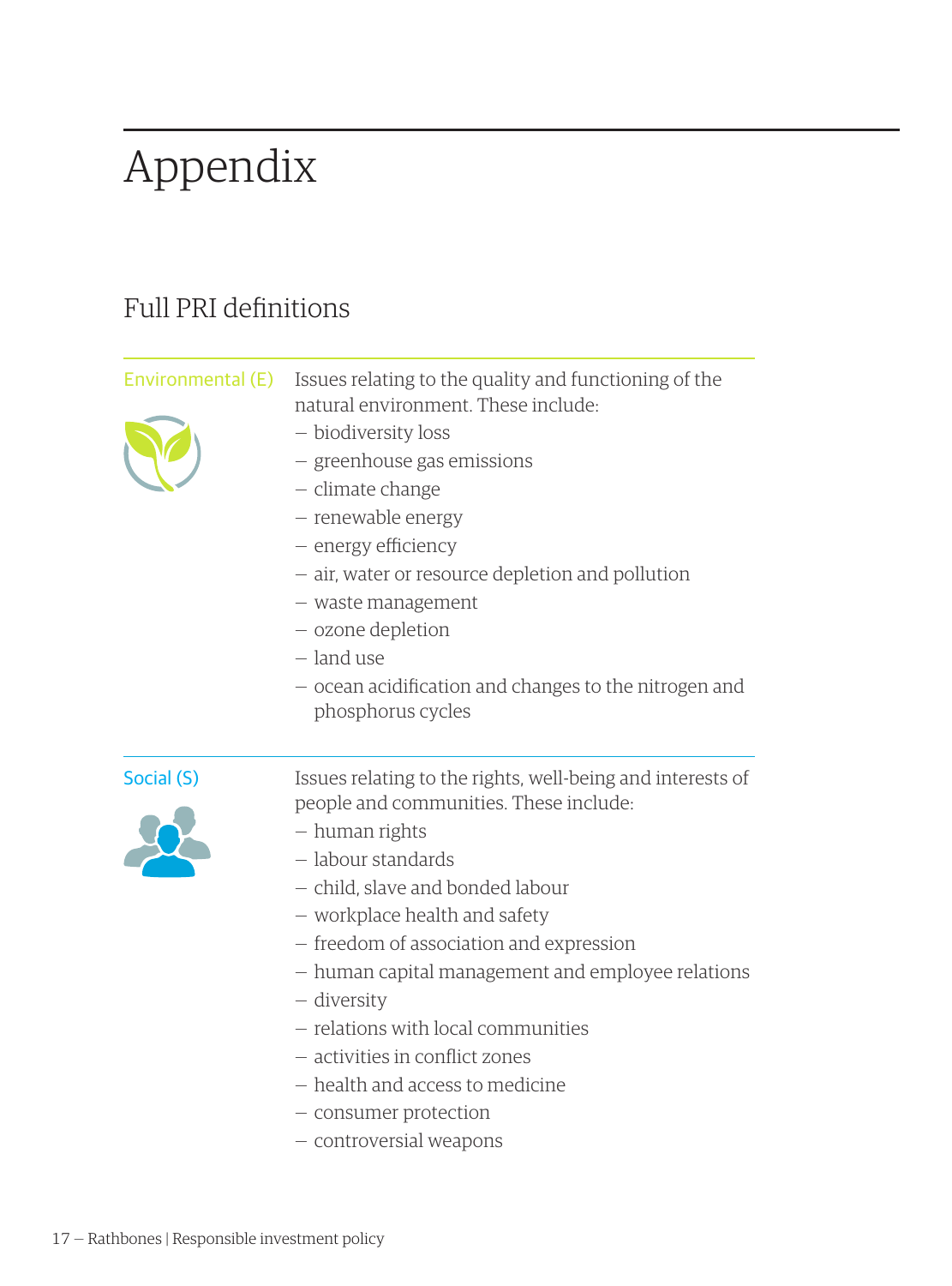

Governance (G) Issues relating to the governance of companies and other investment vehicles. For listed equities, these include:

- board structure
- size
- diversity
- skills and independence
- executive pay
- shareholder rights
- stakeholder interaction
- disclosure of information
- business ethics, bribery and corruption
- internal controls and risk management
- general relationship between a company's management, its board, its shareholders and other stakeholders

This category may also include matters of business strategy, encompassing both the implications of business strategy for environmental and social issues, and how the strategy is to be implemented.

For unlisted asset classes, governance issues also include matters of fund governance, such as the powers of advisory committees, valuation issues and fee structures.

Source: UN PRI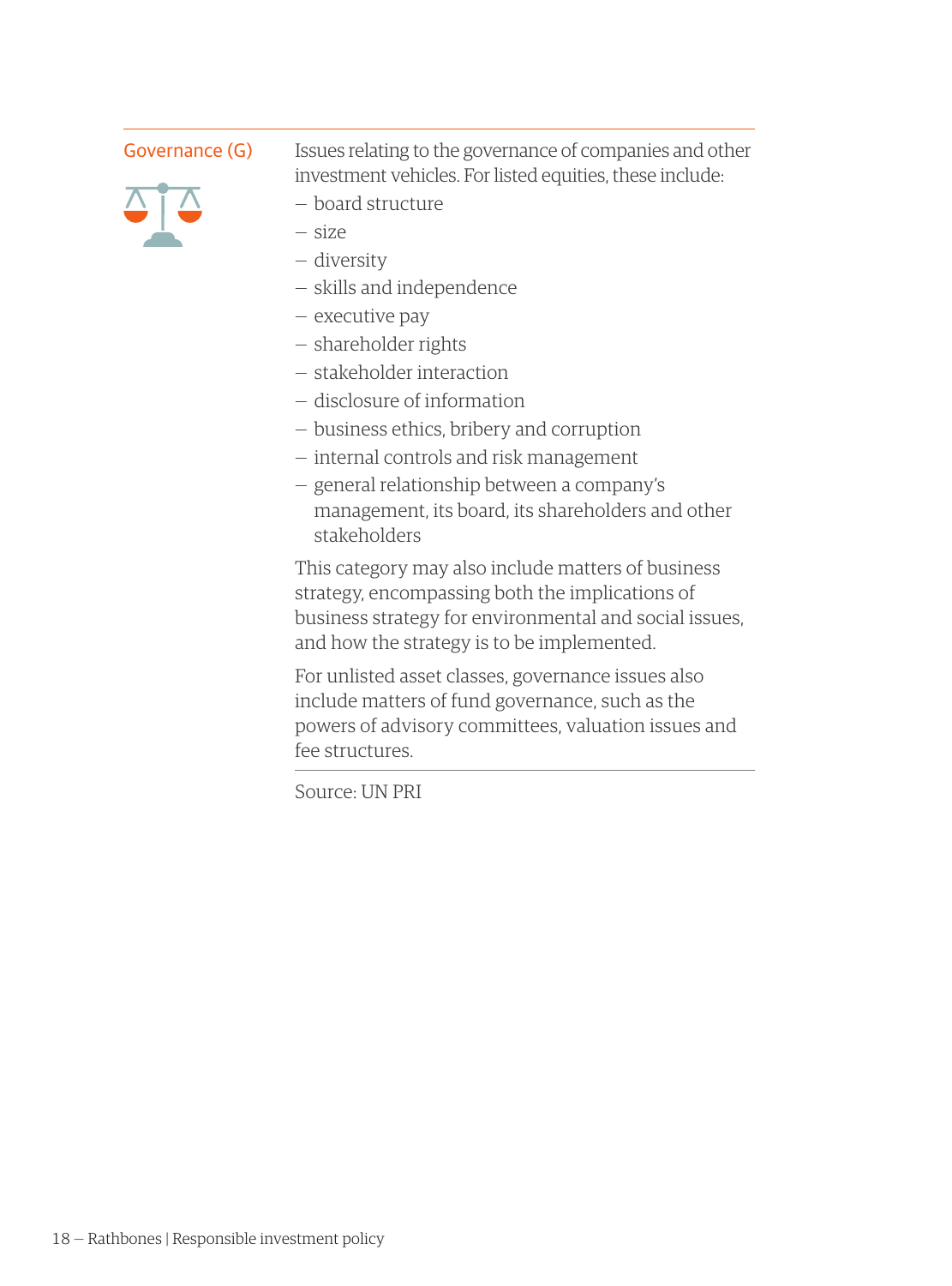## Important information

Unless otherwise stated, the information in this document was valid as at March 2021. Rathbone Brothers Plc is independently owned, is the sole shareholder in each of its subsidiary businesses and is listed on the London Stock Exchange.

Rathbones is the trading name of Rathbone Investment Management Limited, which is authorised by the Prudential Regulation Authority and regulated by the Financial Conduct Authority and the Prudential Regulation Authority. Registered office: Port of Liverpool Building, Pier Head, Liverpool L3 1NNW. Registered in England No. 01448919.

The information and opinions expressed herein are considered valid at publication, but are subject to change without notice and their accuracy and completeness cannot be guaranteed. No part of this document may be reproduced in any manner without prior permission.

© 2021 Rathbone Brothers Plc